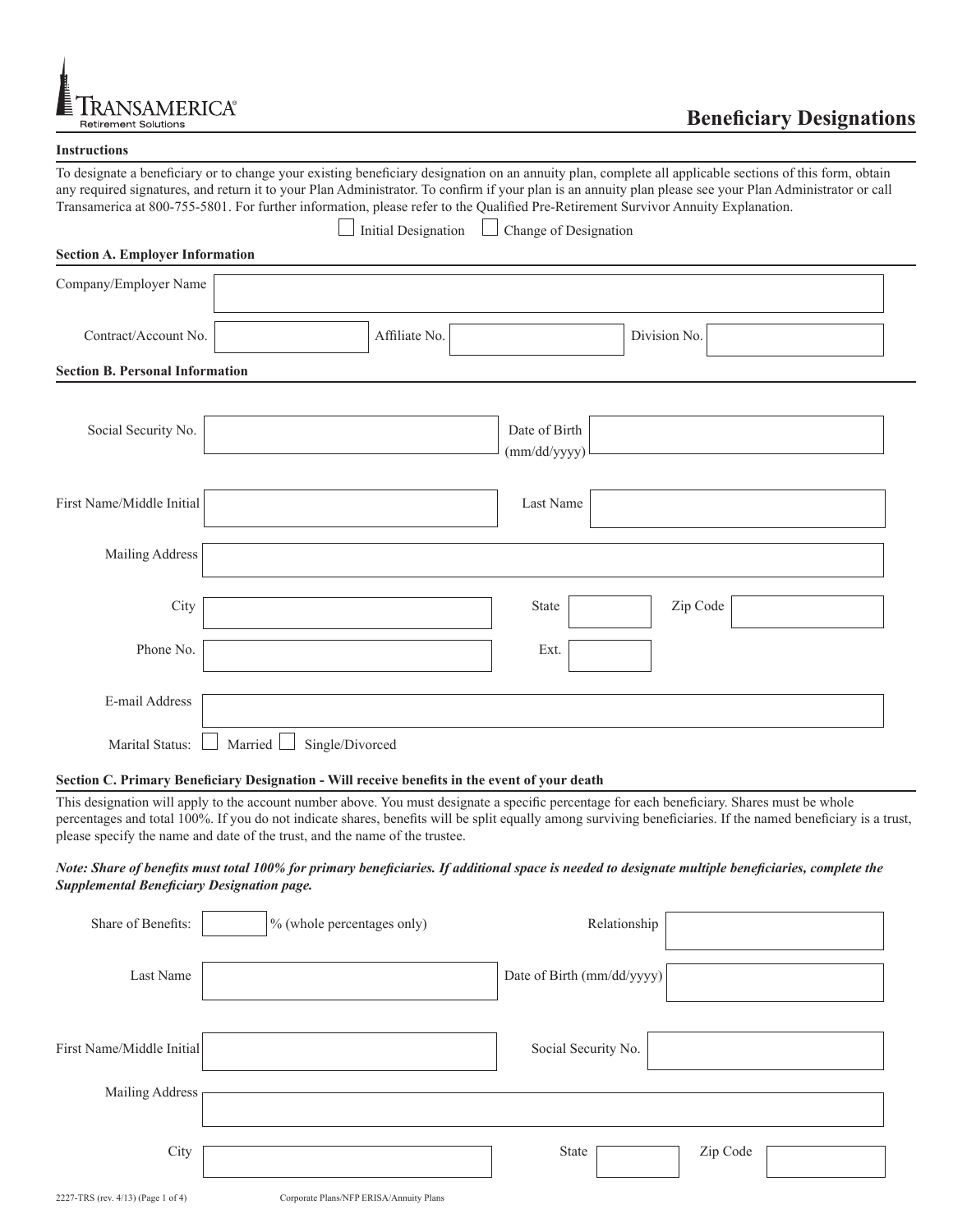# **Primary Beneficiary Designation (continued)**

| Share of Benefits:        | % (whole percentages only) | Relationship               |          |
|---------------------------|----------------------------|----------------------------|----------|
| Last Name                 |                            | Date of Birth (mm/dd/yyyy) |          |
| First Name/Middle Initial |                            | Social Security No.        |          |
| Mailing Address           |                            |                            |          |
| City                      |                            | State                      | Zip Code |

# **Section D. Contingent Beneficiary(ies) - Will receive benefits if no primary beneficiary is living at the time of your death**

*Note: Share of benefits must total 100% for contingent beneficiaries. If additional space is needed to designate multiple beneficiaries, complete the Supplemental Beneficiary Designation page.*

| Share of Benefits:        | % (whole percentages only) | Relationship               |          |
|---------------------------|----------------------------|----------------------------|----------|
| Last Name                 |                            | Date of Birth (mm/dd/yyyy) |          |
| First Name/Middle Initial |                            | Social Security No.        |          |
| Mailing Address           |                            |                            |          |
| City                      |                            | State                      | Zip Code |
|                           |                            |                            |          |
| Share of Benefits:        | % (whole percentages only) | Relationship               |          |
| Last Name                 |                            | Date of Birth (mm/dd/yyyy) |          |
| First Name/Middle Initial |                            | Social Security No.        |          |
| Mailing Address           |                            |                            |          |
| City                      |                            | State                      | Zip Code |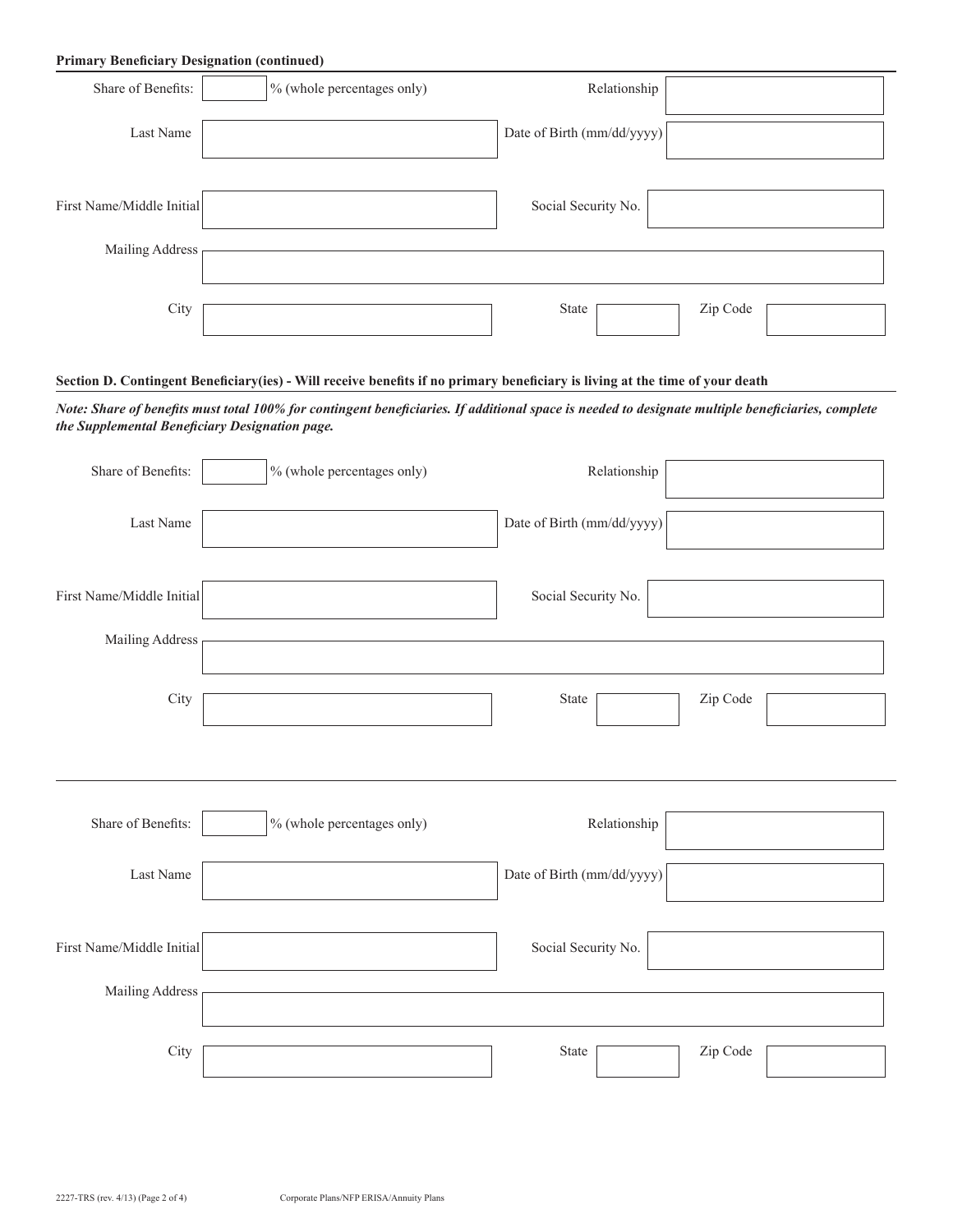### **Section E. Waiver of Qualified Pre-Retirement Survivor Benefit (for married participants if spouse is not primary beneficiary)**

I elect to waive all or a portion of the qualified pre-retirement survivor annuity death benefit coverage for my spouse. Instead, I designate the above beneficiary(ies) to receive all or a portion of the benefits upon my death.

| Participant Signature | <b>Date</b> |
|-----------------------|-------------|

# **Section F. Spousal Consent (if spouse is not primary beneficiary)**

I consent to my spouse's waiver of my rights to all or a portion of the qualified pre-retirement survivor annuity death benefit coverage. I understand that this consent means I may not receive any (or only a portion) of my spouse's retirement benefits under the plan in the event of my spouse's death prior to payment of benefits under the plan. Instead I agree to the above designation of beneficiary(ies) to receive all or a portion of benefits upon my spouse's death. I further understand that if my spouse wishes to change the above beneficiary designation, my written consent will be required.

| $\mathbf{X}$<br><u> 1980 - Jan Samuel Barbara, margaret e</u> n 1980 eta 1980 eta 1980 eta 1980 eta 1980 eta 1980 eta 1980 eta 1980 e        | $\mathbf X$                                                                                                                           |
|----------------------------------------------------------------------------------------------------------------------------------------------|---------------------------------------------------------------------------------------------------------------------------------------|
| Spouse Signature                                                                                                                             | Date                                                                                                                                  |
| <b>WITNESSED</b>                                                                                                                             |                                                                                                                                       |
| $\mathbf X$<br><u> 1989 - Johann Barbara, martxa al III-lea (h. 1989).</u>                                                                   | $\mathbf{X}$                                                                                                                          |
| Plan Administrator or Notary Public Signature and Stamp/Seal                                                                                 | Date                                                                                                                                  |
| <b>Section G. Participant Signature</b>                                                                                                      |                                                                                                                                       |
| I certify that the information provided on this form is correct and complete.                                                                |                                                                                                                                       |
| $\mathbf X$<br><u> 1980 - Jan Alexandria (h. 1980).</u>                                                                                      | $\mathbf{X}$                                                                                                                          |
| Participant Signature                                                                                                                        | Date                                                                                                                                  |
| $\mathbf{X}$<br>the control of the control of the control of the control of the control of                                                   | <u> 1980 - Jan Barbara Barat, martin da basar da basar da basar da basar da basar da basar da basar da basar da b</u><br>$\mathbf{X}$ |
| Print Name                                                                                                                                   | Social Security Number                                                                                                                |
| <b>Section H. Plan Administrator Signature</b>                                                                                               |                                                                                                                                       |
| I certify that the information provided on this form is correct and complete, and that any required consents and waivers have been obtained. |                                                                                                                                       |

| Plan Administrator Signature |  |
|------------------------------|--|